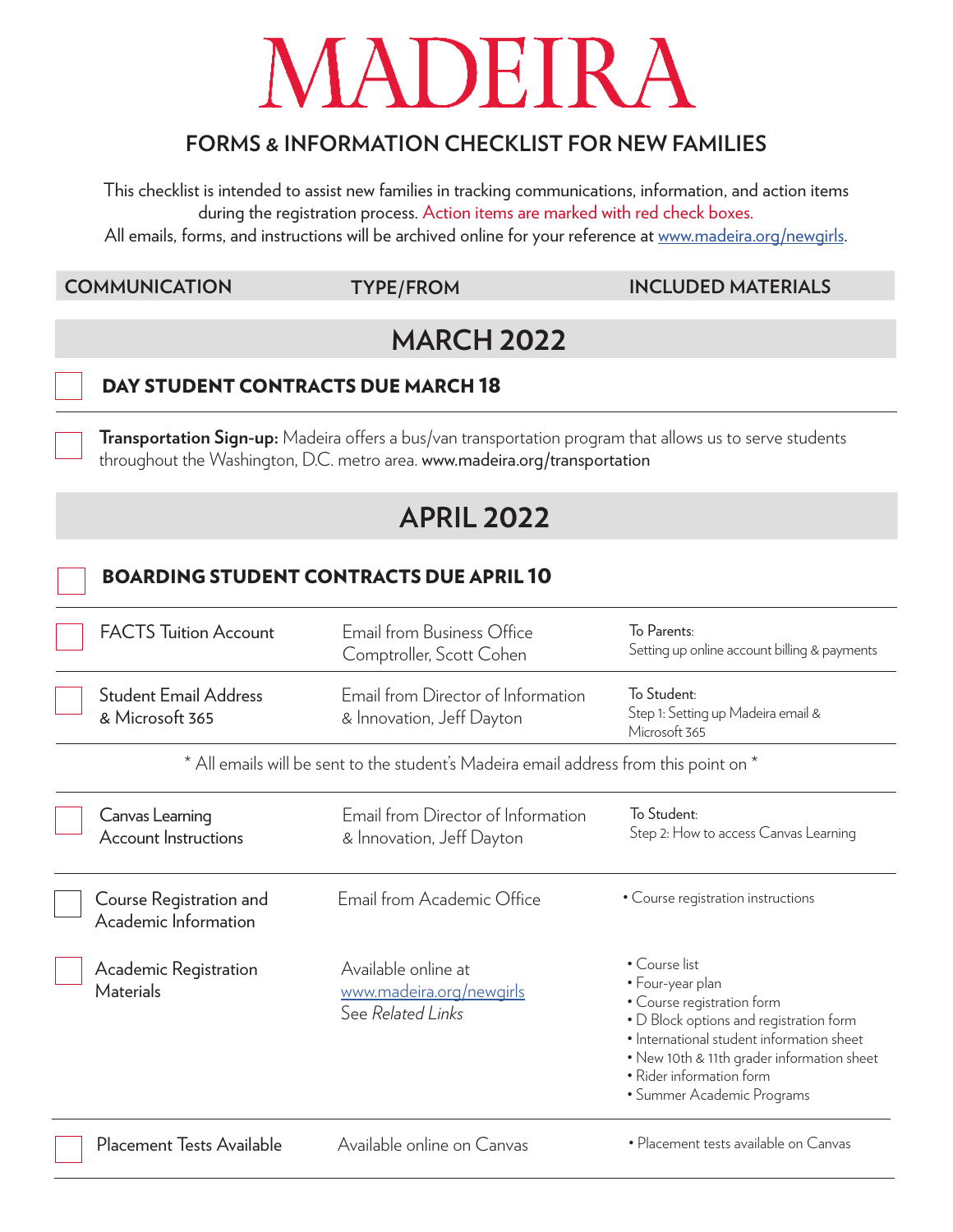| <b>COMMUNICATION</b>                                                                                                                                                                                    | <b>TYPE/FROM</b>                                                  | <b>INCLUDED MATERIALS</b>                                                                                                                                                                             |  |  |  |
|---------------------------------------------------------------------------------------------------------------------------------------------------------------------------------------------------------|-------------------------------------------------------------------|-------------------------------------------------------------------------------------------------------------------------------------------------------------------------------------------------------|--|--|--|
| <b>MAY 2022</b>                                                                                                                                                                                         |                                                                   |                                                                                                                                                                                                       |  |  |  |
| <b>Update Details in Directory</b>                                                                                                                                                                      | Email from Manager of Admission<br>Systems & Data, Bethanne Stish | To Parents:<br>Update/confirm address & other information<br>in Madeira directory                                                                                                                     |  |  |  |
| 1-20 Form for International<br><b>Boarding Students</b>                                                                                                                                                 | Form via email from Admissions<br>Office                          | International families who have completed<br>their I-20 registration form will receive their<br>I-20 form via email by mid-May. Students<br>will need this to apply for their F-1 visa.               |  |  |  |
| Health & Wellness Forms                                                                                                                                                                                 | Email from Health & Wellness Center                               | To Parents:<br>Access to and directions for completing<br>health forms on Magnus                                                                                                                      |  |  |  |
| <b>Student Portal</b><br><b>Account Setup</b>                                                                                                                                                           | Email from Director of Information &<br>Innovation, Jeff Dayton   | To Student:<br>Step 3: How to setup your Student/Parent<br>Portal account                                                                                                                             |  |  |  |
| <b>JUNE 2022</b>                                                                                                                                                                                        |                                                                   |                                                                                                                                                                                                       |  |  |  |
| Message to Boarding Students                                                                                                                                                                            | Email from Dean of Student Life &<br>Culture, Kelli Perkins       | To Student & Parents:<br>• Advice to boarding students<br>and what to bring list                                                                                                                      |  |  |  |
| Message to Day Students                                                                                                                                                                                 | Email from Dean of Student Life &<br>Culture, Kelli Perkins       | To Student & Parents:<br>• Advice on getting involved in campus life                                                                                                                                  |  |  |  |
| Email to Student & Parents with reminders & information about:<br><b>MADEIRA SUMMER DIGEST 1</b>                                                                                                        |                                                                   |                                                                                                                                                                                                       |  |  |  |
| •Dean of Student Life & Culture Forms<br>• Health & Wellness Forms<br>•Guardian Agreement (International Students)<br>·Vehicle Registration<br>•Roommate Survey<br>• Arrival Forms<br>•Permission Forms | cash on campus                                                    | • Transportation: Carpool info<br>• Debit/payment instructions & how to access<br>• Athletic Apparel Team Store details<br>• Upload Student Photo to Community Directory<br>• Emergency Alert sign-up |  |  |  |
| <b>MADEIRA SUMMER DIGEST 2</b>                                                                                                                                                                          | Email to Student & Parents with reminders & information about:    |                                                                                                                                                                                                       |  |  |  |

- Athletic Apparel Team Store: Instructions and links to required athletic apparel
- Debit/payment instructions, explanation of how to access cash on campus
- Reminders about DOS forms, Health & Wellness forms, Photo Upload, Emergency Alert sign-up
- Book & Supply list: Available on Canvas Learning
- Tell us about your daughter survey (Boarding families)

# DEADLINE FOR ALL FORMS IS JULY 1